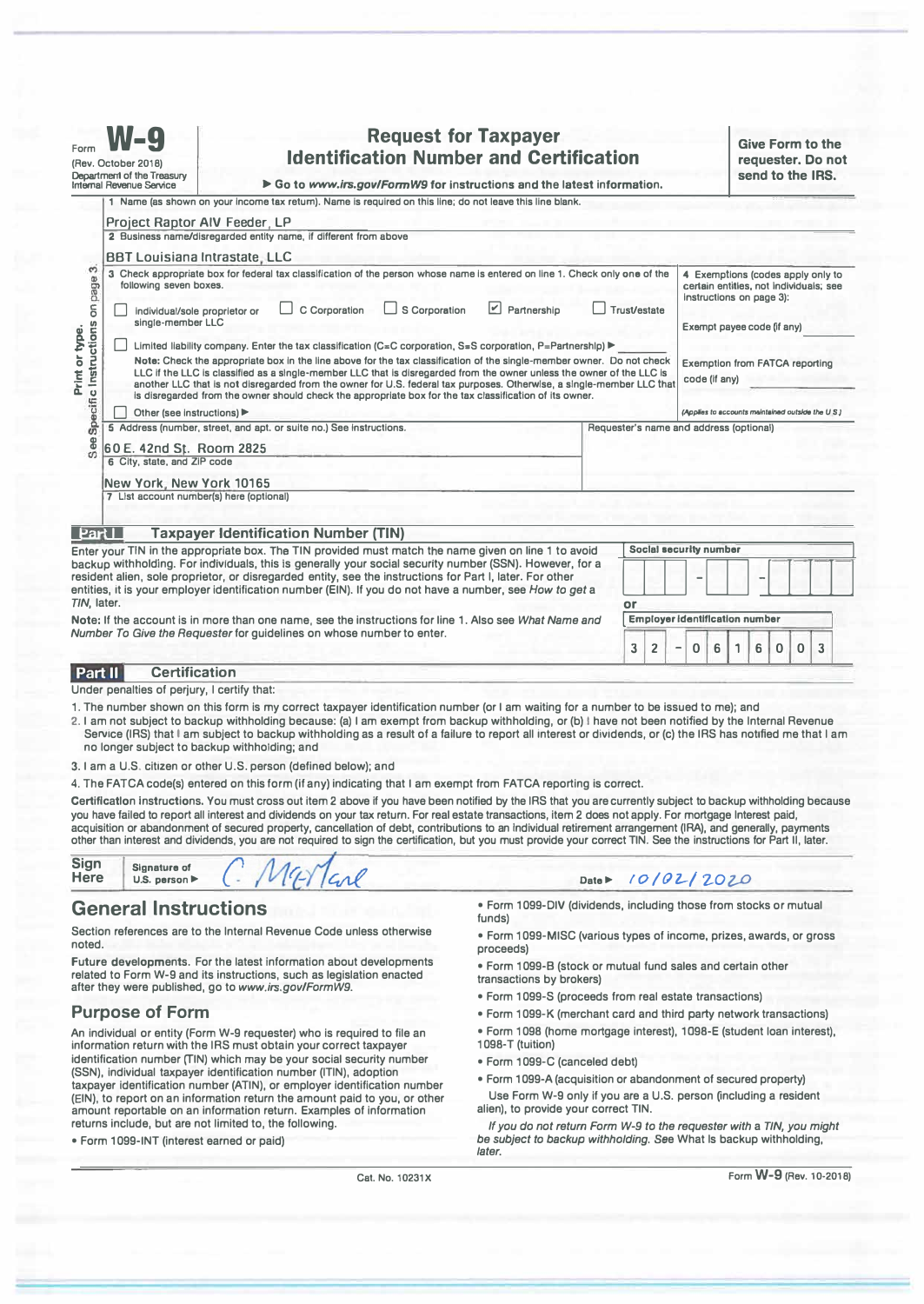By signing the filled-out form, you:

1. Certify that the TIN you are giving is correct (or you are waiting for a number to be issued).

2. Certify that you are not subject to backup withholding, or

3. Claim exemption from backup withholding if you are a U.S. exempt payee. If applicable, you are also certifying that as a U.S. person, your allocable share of any partnership income from a U.S. trade or business is not subject to the withholding tax on foreign partners' share of effectively connected income, and

4. Certify that FATCA code(s) entered on this form (if any) indicating that you are exempt from the FATCA reporting, is correct. See What is FATCA reporting, later, for further information.

Note: If you are a U.S. person and a requester gives you a form other than Form W-9 to request your TIN, you must use the requester's form if it is substantially similar to this Form W-9.

Definition of a U.S. person. For federal tax purposes, you are considered a U.S. person if you are:

. An individual who is a U.S. citizen or U.S. resident alien:

• A partnership, corporation, company, or association created or organized in the United States or under the laws of the United States:

. An estate (other than a foreign estate); or

• A domestic trust (as defined in Regulations section 301.7701-7).

Special rules for partnerships. Partnerships that conduct a trade or business in the United States are generally required to pay a withholding tax under section 1446 on any foreign partners' share of effectively connected taxable income from such business. Further, in certain cases where a Form W-9 has not been received, the rules under section 1446 require a partnership to presume that a partner is a foreign person, and pay the section 1446 withholding tax. Therefore, if you are a U.S. person that is a partner in a partnership conducting a trade or business in the United States, provide Form W-9 to the partnership to establish your U.S. status and avoid section 1446 withholding on your share of partnership income.

In the cases below, the following person must give Form W-9 to the partnership for purposes of establishing its U.S. status and avoiding withholding on its allocable share of net income from the partnership conducting a trade or business in the United States.

 $\bullet$  In the case of a disregarded entity with a U.S. owner, the U.S. owner of the disregarded entity and not the entity;

. In the case of a grantor trust with a U.S. grantor or other U.S. owner, generally, the U.S. grantor or other U.S. owner of the grantor trust and not the trust; and

. In the case of a U.S. trust (other than a grantor trust), the U.S. trust (other than a grantor trust) and not the beneficiaries of the trust.

Foreign person. If you are a foreign person or the U.S. branch of a foreign bank that has elected to be treated as a U.S. person, do not use Form W-9. Instead, use the appropriate Form W-8 or Form 8233 (see Pub. 515, Withholding of Tax on Nonresident Aliens and Foreign Fntities).

Nonresident alien who becomes a resident alien. Generally, only a nonresident alien individual may use the terms of a tax treaty to reduce or eliminate U.S. tax on certain types of income. However, most tax treaties contain a provision known as a "saving clause." Exceptions specified in the saving clause may permit an exemption from tax to continue for certain types of income even after the payee has otherwise become a U.S. resident alien for tax purposes.

If you are a U.S. resident alien who is relying on an exception contained in the saving clause of a tax treaty to claim an exemption from U.S. tax on certain types of income, you must attach a statement<br>to Form W-9 that specifies the following five items.

1. The treaty country. Generally, this must be the same treaty under which you claimed exemption from tax as a nonresident alien.

2. The treaty article addressing the income.

3. The article number (or location) in the tax treaty that contains the saving clause and its exceptions.

4. The type and amount of income that qualifies for the exemption from tax.

5. Sufficient facts to justify the exemption from tax under the terms of the treaty article.

Example, Article 20 of the U.S.-China income tax treaty allows an exemption from tax for scholarship income received by a Chinese student temporarily present in the United States. Under U.S. law, this student will become a resident alien for tax purposes if his or her stay in the United States exceeds 5 calendar years. However, paragraph 2 of the first Protocol to the U.S.-China treaty (dated April 30, 1984) allows the provisions of Article 20 to continue to apply even after the Chinese student becomes a resident alien of the United States. A Chinese student who qualifies for this exception (under paragraph 2 of the first protocol) and is relying on this exception to claim an exemption from tax on his or her scholarship or fellowship income would attach to Form W-9 a statement that includes the information described above to support that exemption.

If you are a nonresident alien or a foreign entity, give the requester the appropriate completed Form W-8 or Form 8233.

## **Backup Withholding**

What is backup withholding? Persons making certain payments to you must under certain conditions withhold and pay to the IRS 24% of such payments. This is called "backup withholding." Payments that may be subject to backup withholding include interest, tax-exempt interest, dividends, broker and barter exchange transactions, rents, royalties, nonemployee pay, payments made in settlement of payment card and third party network transactions, and certain payments from fishing boat operators. Real estate transactions are not subject to backup withholding.

You will not be subject to backup withholding on payments you receive if you give the requester your correct TIN, make the proper certifications, and report all your taxable interest and dividends on your tax return.

Payments you receive will be subject to backup withholding if:

1. You do not furnish your TIN to the requester,

2. You do not certify your TIN when required (see the instructions for Part II for details),

3. The IRS tells the requester that you furnished an incorrect TIN,

4. The IRS tells you that you are subject to backup withholding because you did not report all your interest and dividends on your tax return (for reportable interest and dividends only), or

5. You do not certify to the requester that you are not subject to backup withholding under 4 above (for reportable interest and dividend accounts opened after 1983 only).

Certain payees and payments are exempt from backup withholding. See Exempt payee code, later, and the separate instructions for the Requester of Form W-9 for more information.

Also see Special rules for partnerships, earlier.

## **What is FATCA Reporting?**

The Foreign Account Tax Compliance Act (FATCA) requires a participating foreign financial institution to report all United States account holders that are specified United States persons. Certain payees are exempt from FATCA reporting. See Exemption from FATCA reporting code, later, and the Instructions for the Requester of Form W-9 for more information.

## **Updating Your Information**

You must provide updated information to any person to whom you claimed to be an exempt payee if you are no longer an exempt payee and anticipate receiving reportable payments in the future from this person. For example, you may need to provide updated information if you are a C corporation that elects to be an S corporation, or if you no longer are tax exempt. In addition, you must furnish a new Form W-9 if the name or TIN changes for the account; for example, if the grantor of a grantor trust dies.

## **Penalties**

Failure to furnish TIN. If you fail to furnish your correct TIN to a requester, you are subject to a penalty of \$50 for each such failure unless your failure is due to reasonable cause and not to willful neglect.

Civil penalty for false information with respect to withholding. If you make a false statement with no reasonable basis that results in no backup withholding, you are subject to a \$500 penalty.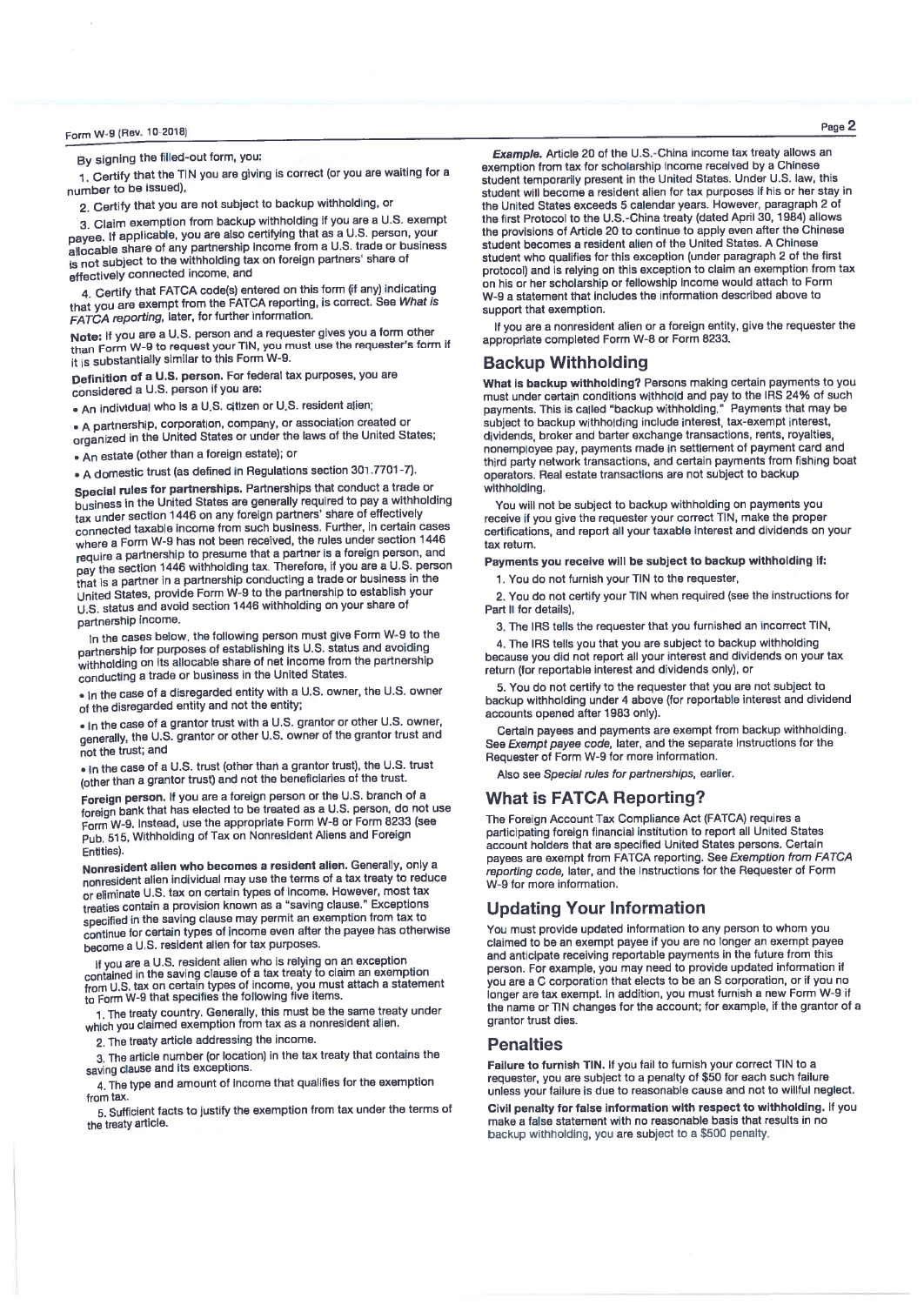Criminal penalty for falsifying information. Willfully falsifying certifications or affirmations may subject you to criminal penalties including fines and/or imprisonment.

Misuse of TINs. If the requester discloses or uses TINs in violation of federal law, the requester may be subject to civil and criminal penalties.

# **Specific Instructions**

### Line 1

You must enter one of the following on this line; do not leave this line blank. The name should match the name on your tax return.

If this Form W-9 is for a joint account (other than an account maintained by a foreign financial institution (FFI)), list first, and then circle, the name of the person or entity whose number you entered in Part I of Form W-9. If you are providing Form W-9 to an FFI to document a joint account, each holder of the account that is a U.S. person must provide a Form W-9.

a. Individual. Generally, enter the name shown on your tax return. If you have changed your last name without informing the Social Security Administration (SSA) of the name change, enter your first name, the last name as shown on your social security card, and your new last name.

Note: ITIN applicant: Enter your individual name as it was entered on your Form W-7 application, line 1a. This should also be the same as the name you entered on the Form 1040/1040A/1040EZ you filed with your application.

b. Sole proprietor or single-member LLC. Enter your individual name as shown on your 1040/1040A/1040EZ on line 1. You may enter<br>your business, trade, or "doing business as" (DBA) name on line 2.

c. Partnership, LLC that is not a single-member LLC, C corporation, or S corporation. Enter the entity's name as shown on the entity's tax return on line 1 and any business, trade, or DBA name on line 2.

d. Other entities. Enter your name as shown on required U.S. federal tax documents on line 1. This name should match the name shown on the charter or other legal document creating the entity. You may enter any business, trade, or DBA name on line 2.

e. Disregarded entity. For U.S. federal tax purposes, an entity that is disregarded as an entity separate from its owner is treated as a<br>"disregarded as an entity." See Regulations section 301.7701-2(c)(2)(iii). Enter the owner's name on line 1. The name of the entity entered on line 1 should never be a disregarded entity. The name on line 1 should be the name shown on the income tax return on which the income should be reported. For example, if a foreign LLC that is treated as a disregarded entity for U.S. federal tax purposes has a single owner that is a U.S. person, the U.S. owner's name is required to be provided on line 1. If the direct owner of the entity is also a disregarded entity, enter the first owner that is not disregarded for federal tax purposes. Enter the disregarded entity's name on line 2, "Business name/disregarded entity name." If the owner of the disregarded entity is a foreign person, the owner must complete an appropriate Form W-8 instead of a Form W-9. This is the case even if the foreign person has a U.S. TIN.

#### Line 2

If you have a business name, trade name, DBA name, or disregarded entity name, you may enter it on line 2.

#### Line 3

Check the appropriate box on line 3 for the U.S. federal tax classification of the person whose name is entered on line 1. Check only one box on line 3.

| IF the entity/person on line 1 is<br>a(n)                                                                                                                                            | THEN check the box for                                                                                                                      |  |  |  |
|--------------------------------------------------------------------------------------------------------------------------------------------------------------------------------------|---------------------------------------------------------------------------------------------------------------------------------------------|--|--|--|
| • Corporation                                                                                                                                                                        | Corporation                                                                                                                                 |  |  |  |
| · Individual<br>Sole proprietorship, or<br>Single-member limited liability<br>company (LLC) owned by an<br>individual and disregarded for U.S.<br>federal tax purposes.              | Individual/sole proprietor or single-<br>member LLC                                                                                         |  |  |  |
| • LLC treated as a partnership for<br>U.S. federal tax purposes,<br>• LLC that has filed Form 8832 or<br>2553 to be taxed as a corporation,<br>or<br>• LLC that is disregarded as an | Limited liability company and enter<br>the appropriate tax classification.<br>(P= Partnership; C= C corporation;<br>or $S = S$ corporation) |  |  |  |
| entity separate from its owner but<br>the owner is another LLC that is<br>not disregarded for U.S. federal tax<br>purposes.                                                          |                                                                                                                                             |  |  |  |
| Partnership                                                                                                                                                                          | Partnership                                                                                                                                 |  |  |  |
| Trust/estate                                                                                                                                                                         | Trust/estate                                                                                                                                |  |  |  |

## **Line 4, Exemptions**

If you are exempt from backup withholding and/or FATCA reporting, enter in the appropriate space on line 4 any code(s) that may apply to you.

#### Exempt payee code.

· Generally, individuals (including sole proprietors) are not exempt from backup withholding

· Except as provided below, corporations are exempt from backup withholding for certain payments, including interest and dividends.

• Corporations are not exempt from backup withholding for payments made in settlement of payment card or third party network transactions.

• Corporations are not exempt from backup withholding with respect to attorneys' fees or gross proceeds paid to attorneys, and corporations that provide medical or health care services are not exempt with respect to payments reportable on Form 1099-MISC.

The following codes identify payees that are exempt from backup withholding. Enter the appropriate code in the space in line 4.

1-An organization exempt from tax under section 501(a), any IRA, or a custodial account under section 403(b)(7) if the account satisfies the requirements of section 401(f)(2)

2-The United States or any of its agencies or instrumentalities 3-A state, the District of Columbia, a U.S. commonwealth or

possession, or any of their political subdivisions or instrumentalities

4-A foreign government or any of its political subdivisions, agencies, or instrumentalities

#### 5-A corporation

6-A dealer in securities or commodities required to register in the United States, the District of Columbia, or a U.S. commonwealth or possession

7-A futures commission merchant registered with the Commodity **Futures Trading Commission** 

8-A real estate investment trust

9-An entity registered at all times during the tax year under the Investment Company Act of 1940

10-A common trust fund operated by a bank under section 584(a)

11-A financial institution

12-A middleman known in the investment community as a nominee or custodian

13-A trust exempt from tax under section 664 or described in section 4947

Page 3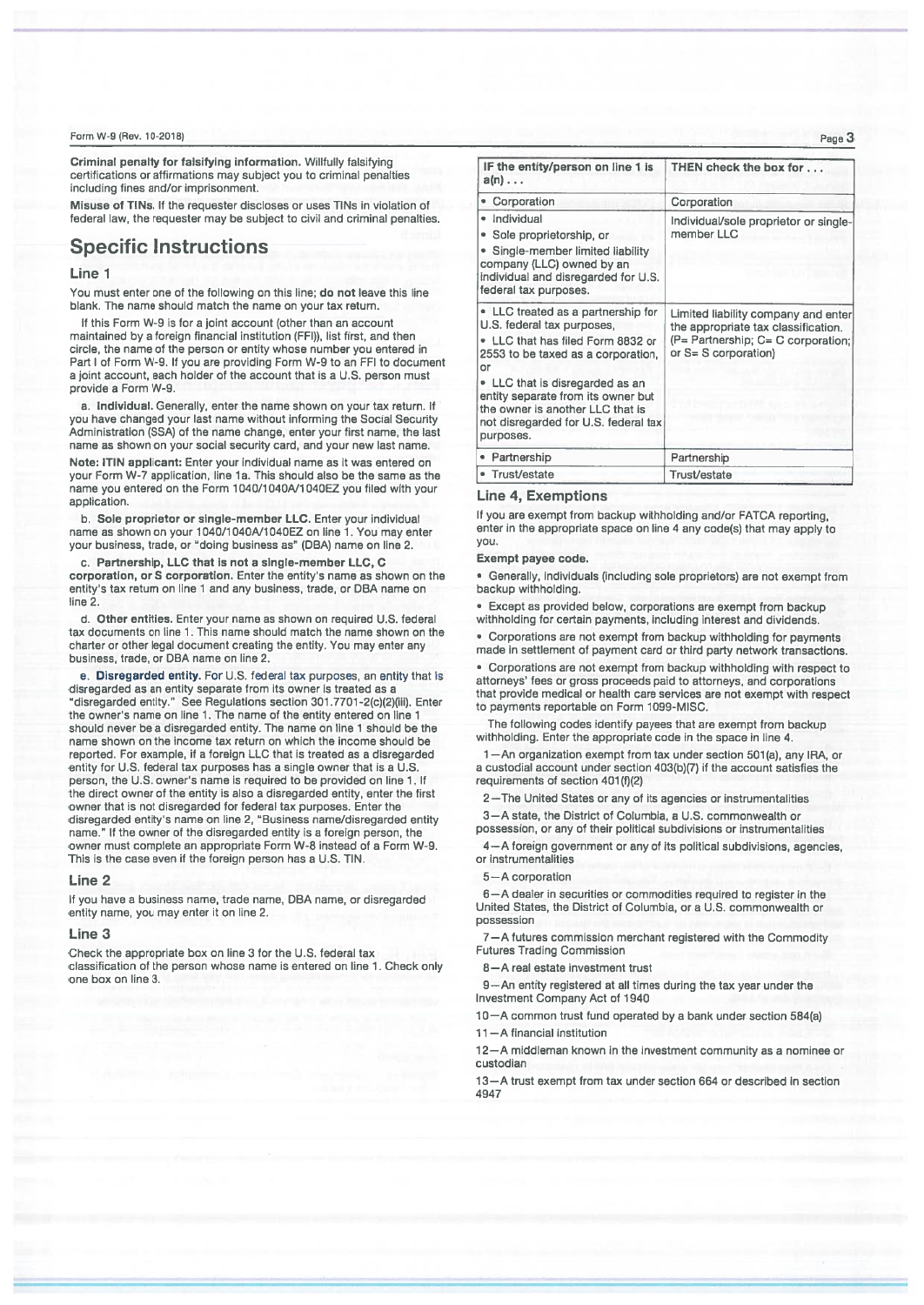The following chart shows types of payments that may be exempt from backup withholding. The chart applies to the exempt payees listed  $t = 1$  through 13

| $a$ uuvu, www.                                                                        |                                                                                                                                                                                                                                 |  |  |  |  |
|---------------------------------------------------------------------------------------|---------------------------------------------------------------------------------------------------------------------------------------------------------------------------------------------------------------------------------|--|--|--|--|
| IF the payment is for                                                                 | THEN the payment is exempt<br>for                                                                                                                                                                                               |  |  |  |  |
| Interest and dividend payments                                                        | All exempt payees except<br>for 7                                                                                                                                                                                               |  |  |  |  |
| <b>Broker transactions</b>                                                            | Exempt payees 1 through 4 and 6<br>through 11 and all C corporations.<br>S corporations must not enter an<br>exempt payee code because they<br>are exempt only for sales of<br>noncovered securities acquired<br>prior to 2012. |  |  |  |  |
| Barter exchange transactions and<br>patronage dividends                               | Exempt payees 1 through 4                                                                                                                                                                                                       |  |  |  |  |
| Payments over \$600 required to be<br>reported and direct sales over<br>\$5,000       | Generally, exempt payees<br>1 through $5^2$                                                                                                                                                                                     |  |  |  |  |
| Payments made in settlement of<br>payment card or third party network<br>transactions | Exempt payees 1 through 4                                                                                                                                                                                                       |  |  |  |  |

<sup>1</sup> See Form 1099-MISC, Miscellaneous Income, and its instructions.

<sup>2</sup> However, the following payments made to a corporation and<br>reportable on Form 1099-MISC are not exempt from backup withholding: medical and health care payments, attorneys' fees, gross proceeds paid to an attorney reportable under section 6045(f), and payments for services paid by a federal executive agency.

Exemption from FATCA reporting code. The following codes identify payees that are exempt from reporting under FATCA. These codes apply to persons submitting this form for accounts maintained outside of the United States by certain foreign financial institutions. Therefore, if you are only submitting this form for an account you hold in the United States, you may leave this field blank. Consult with the person requesting this form if you are uncertain if the financial institution is subject to these requirements. A requester may indicate that a code is not required by providing you with a Form W-9 with "Not Applicable" (or any similar indication) written or printed on the line for a FATCA exemption code.

A-An organization exempt from tax under section 501(a) or any individual retirement plan as defined in section 7701(a)(37)

B-The United States or any of its agencies or instrumentalities

C-A state, the District of Columbia, a U.S. commonwealth or possession, or any of their political subdivisions or instrumentalities

D-A corporation the stock of which is regularly traded on one or more established securities markets, as described in Regulations section 1.1472-1(c)(1)(i)

E-A corporation that is a member of the same expanded affiliated group as a corporation described in Regulations section 1.1472-1(c)(1)(i)

F-A dealer in securities, commodities, or derivative financial instruments (including notional principal contracts, futures, forwards, and options) that is registered as such under the laws of the United States or any state

G-A real estate investment trust

H-A regulated investment company as defined in section 851 or an entity registered at all times during the tax year under the Investment Company Act of 1940

I-A common trust fund as defined in section 584(a)

J-A bank as defined in section 581

 $K = A$  broker

L-A trust exempt from tax under section 664 or described in section 4947(a)(1)

Page 4

M-A tax exempt trust under a section 403(b) plan or section 457(g) plan

Note: You may wish to consult with the financial institution requesting this form to determine whether the FATCA code and/or exempt payee code should be completed.

Enter your address (number, street, and apartment or suite number). This is where the requester of this Form W-9 will mail your information returns. If this address differs from the one the requester already has on file, write NEW at the top. If a new address is provided, there is still a chance the old address will be used until the payor changes your address in their records.

#### Line 6

Enter your city, state, and ZIP code.

## **Part I. Taxpayer Identification Number (TIN)**

Enter your TIN in the appropriate box. If you are a resident alien and you do not have and are not eligible to get an SSN, your TIN is your IRS individual taxpayer identification number (ITIN). Enter it in the social security number box. If you do not have an ITIN, see How to get a TIN holmu

If you are a sole proprietor and you have an EIN, you may enter either vour SSN or EIN.

If you are a single-member LLC that is disregarded as an entity separate from its owner, enter the owner's SSN (or EIN, if the owner has one). Do not enter the disregarded entity's EIN. If the LLC is classified as a corporation or partnership, enter the entity's EIN.

Note: See What Name and Number To Give the Requester, later, for further clarification of name and TIN combinations.

How to get a TIN. If you do not have a TIN, apply for one immediately. To apply for an SSN, get Form SS-5, Application for a Social Security Card, from your local SSA office or get this form online at www.SSA.gov. You may also get this form by calling 1-800-772-1213. Use Form W-7, Application for IRS Individual Taxpayer Identification Number, to apply for an ITIN, or Form SS-4, Application for Employer<br>Identification Number, to apply for an EIN. You can apply for an EIN online by accessing the IRS website at www.irs.gov/Businesses and clicking on Employer Identification Number (EIN) under Starting a Business. Go to www.irs.gov/Forms to view, download, or print Form W-7 and/or Form SS-4. Or, you can go to www.irs.gov/OrderForms to place an order and have Form W-7 and/or SS-4 mailed to you within 10 business days

If you are asked to complete Form W-9 but do not have a TIN. apply for a TIN and write "Applied For" in the space for the TIN, sign and date the form, and give it to the requester. For interest and dividend payments, and certain payments made with respect to readily tradable instruments, generally you will have 60 days to get a TIN and give it to the requester before you are subject to backup withholding on payments. The 60-day rule does not apply to other types of payments. You will be subject to backup withholding on all such payments until you provide your TIN to the requester.

Note: Entering "Applied For" means that you have already applied for a TIN or that you intend to apply for one soon.

Caution: A disregarded U.S. entity that has a foreign owner must use the appropriate Form W-8.

## **Part II. Certification**

To establish to the withholding agent that you are a U.S. person, or resident alien, sign Form W-9. You may be requested to sign by the withholding agent even if item 1, 4, or 5 below indicates otherwise.

For a joint account, only the person whose TIN is shown in Part I should sign (when required). In the case of a disregarded entity, the person identified on line 1 must sign. Exempt payees, see Exempt payee code, earlier.

Signature requirements. Complete the certification as indicated in items 1 through 5 below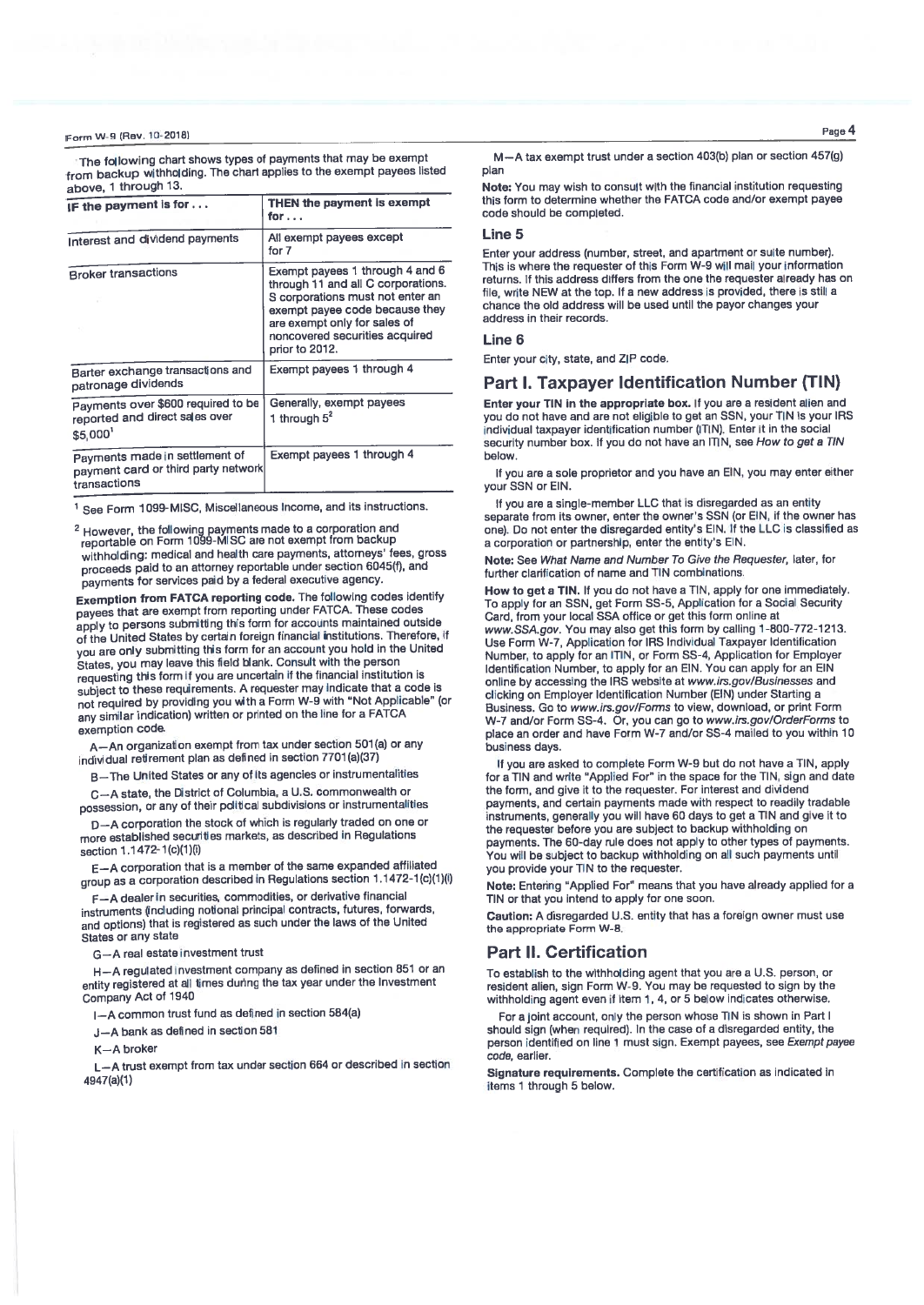1. Interest, dividend, and barter exchange accounts opened before 1984 and broker accounts considered active during 1983. You must give your correct TIN, but you do not have to sign the certification

2. Interest, dividend, broker, and barter exchange accounts opened after 1983 and broker accounts considered inactive during 1983. You must sign the certification or backup withholding will apply. If you are subject to backup withholding and you are merely providing your correct TIN to the requester, you must cross out item 2 in the certification before signing the form.

3. Real estate transactions. You must sign the certification. You may cross out item 2 of the certification.

4. Other payments. You must give your correct TIN, but you do not have to sign the certification unless you have been notified that you<br>have previously given an incorrect TIN. "Other payments" include payments made in the course of the requester's trade or business for rents, royalties, goods (other than bills for merchandise), medical and health care services (including payments to corporations), payments to a nonemployee for services, payments made in settlement of payment card and third party network transactions, payments to certain fishing boat crew members and fishermen, and gross proceeds paid to attorneys (including payments to corporations).

5. Mortgage interest paid by you, acquisition or abandonment of secured property, cancellation of debt, qualified tuition program payments (under section 529), ABLE accounts (under section 529A), IRA, Coverdell ESA, Archer MSA or HSA contributions or distributions, and pension distributions. You must give your correct TIN, but you do not have to sign the certification.

# What Name and Number To Give the Requester

| For this type of account:                                                                                                | Give name and SSN of:                                                                                         |  |  |  |  |
|--------------------------------------------------------------------------------------------------------------------------|---------------------------------------------------------------------------------------------------------------|--|--|--|--|
| 1. Individual                                                                                                            | The individual                                                                                                |  |  |  |  |
| 2. Two or more individuals (joint<br>account) other than an account<br>maintained by an FFI                              | The actual owner of the account or, if<br>combined funds, the first individual on<br>the account <sup>1</sup> |  |  |  |  |
| 3. Two or more U.S. persons<br>(joint account maintained by an FFI)                                                      | Each holder of the account                                                                                    |  |  |  |  |
| 4. Custodial account of a minor<br>(Uniform Gift to Minors Act)                                                          | The minor <sup>2</sup>                                                                                        |  |  |  |  |
| 5. a. The usual revocable savings trust                                                                                  | The grantor-trustee <sup>1</sup>                                                                              |  |  |  |  |
| (grantor is also trustee)<br>b. So-called trust account that is not<br>a legal or valid trust under state law            | The actual owner                                                                                              |  |  |  |  |
| 6. Sole proprietorship or disregarded<br>entity owned by an individual                                                   | The owner <sup>3</sup>                                                                                        |  |  |  |  |
| 7. Grantor trust filing under Optional<br>Form 1099 Filing Method 1 (see<br>Regulations section 1.671-4(b)(2)(i)<br>(A)) | The grantor*                                                                                                  |  |  |  |  |
| For this type of account:                                                                                                | Give name and EIN of:                                                                                         |  |  |  |  |
| 8. Disregarded entity not owned by an<br>individual                                                                      | The owner                                                                                                     |  |  |  |  |
| 9. A valid trust, estate, or pension trust                                                                               | Legal entity <sup>4</sup>                                                                                     |  |  |  |  |
| 10. Corporation or LLC electing<br>corporate status on Form 8832 or<br>Form 2553                                         | The corporation                                                                                               |  |  |  |  |
| 11. Association, club, religious,<br>charitable, educational, or other tax-<br>exempt organization                       | The organization                                                                                              |  |  |  |  |
| 12. Partnership or multi-member LLC                                                                                      | The partnership                                                                                               |  |  |  |  |
| 13. A broker or registered nominee                                                                                       | The broker or nominee                                                                                         |  |  |  |  |

| For this type of account:                                                                                                                                                                                  | Give name and EIN of: |  |  |  |  |
|------------------------------------------------------------------------------------------------------------------------------------------------------------------------------------------------------------|-----------------------|--|--|--|--|
| 14. Account with the Department of<br>Agriculture in the name of a public<br>entity (such as a state or local<br>government, school district, or<br>prison) that receives agricultural<br>program payments | The public entity     |  |  |  |  |
| 15. Grantor trust filing under the Form<br>1041 Filing Method or the Optional<br>Form 1099 Filing Method 2 (see<br>Regulations section 1.671-4(b)(2)(i)(B))                                                | The trust             |  |  |  |  |

<sup>1</sup> List first and circle the name of the person whose number you furnish.<br>If only one person on a joint account has an SSN, that person's number must be furnished.

<sup>2</sup> Circle the minor's name and furnish the minor's SSN.

<sup>3</sup> You must show your individual name and you may also enter your business or DBA name on the "Business name/disregarded entity" name line. You may use either your SSN or EIN (if you have one), but the IRS encourages you to use your SSN.

<sup>4</sup> List first and circle the name of the trust, estate, or pension trust. (Do not furnish the TIN of the personal representative or trustee unless the legal entity itself is not designated in the account title.) Also see Special rules for partnerships, earlier.

\*Note: The grantor also must provide a Form W-9 to trustee of trust.

Note: If no name is circled when more than one name is listed, the number will be considered to be that of the first name listed.

# **Secure Your Tax Records From Identity Theft**

Identity theft occurs when someone uses your personal information such as your name, SSN, or other identifying information, without your permission, to commit fraud or other crimes. An identity thief may use your SSN to get a job or may file a tax return using your SSN to receive a refund.

To reduce your risk:

- · Protect your SSN,
- · Ensure your employer is protecting your SSN, and
- . Be careful when choosing a tax preparer.

If your tax records are affected by identity theft and you receive a notice from the IRS, respond right away to the name and phone number printed on the IRS notice or letter.

If your tax records are not currently affected by identity theft but you think you are at risk due to a lost or stolen purse or wallet, questionable credit card activity or credit report, contact the IRS Identity Theft Hotline at 1-800-908-4490 or submit Form 14039.

For more information, see Pub. 5027, Identity Theft Information for Taxpayers.

Victims of identity theft who are experiencing economic harm or a systemic problem, or are seeking help in resolving tax problems that have not been resolved through normal channels, may be eligible for Taxpayer Advocate Service (TAS) assistance. You can reach TAS by calling the TAS toll-free case intake line at 1-877-777-4778 or TTY/TDD 1-800-829-4059.

Protect yourself from suspicious emails or phishing schemes. Phishing is the creation and use of email and websites designed to mimic legitimate business emails and websites. The most common act is sending an email to a user falsely claiming to be an established legitimate enterprise in an attempt to scam the user into surrendering private information that will be used for identity theft.

Page 5